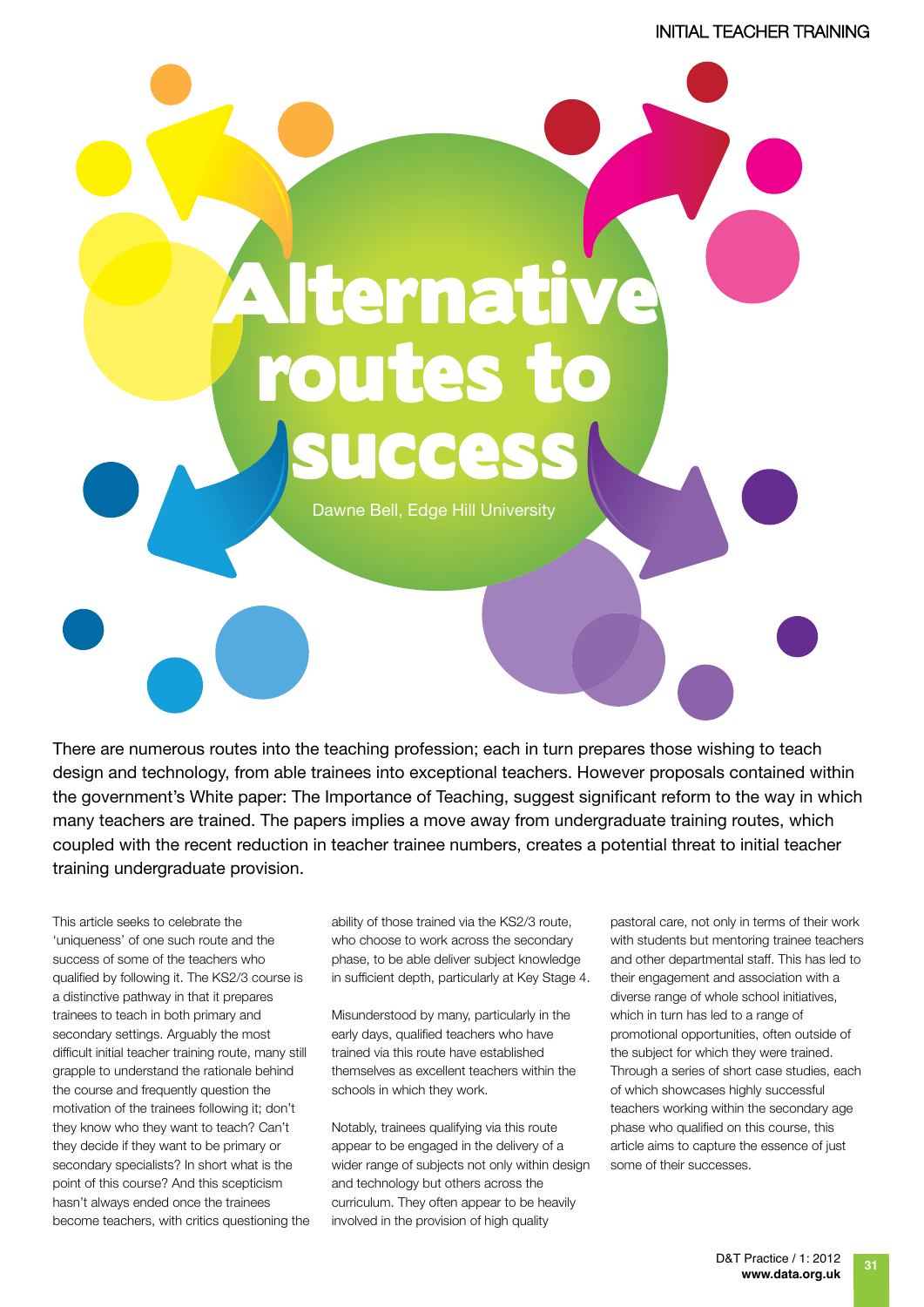



## Sarah Cooper

Now in her fourth year of teaching Sarah qualified in 2008 and teaches at Thornleigh Salesian College in Bolton. Working within the home technology department, Sarah is responsible for the delivery of Key Stage 3 textiles and food technology and at Key Stage 4 she teaches GCSE food technology, BTEC first children's care, learning and development.

So why did Sarah opt to follow the KS2/3 route into teaching? "I must admit when I started my training I was convinced I wanted to work in a primary school, but I also had a real passion for my subject so when I discovered the KS2/3 course it was exactly what I needed". As the course progressed Sarah realised she preferred working in the secondary sector but her time spent in primary schools was not a pointless

experience as Sarah explains "I believe that the Key Stage 2/3 course and training definitely gives you a wider perspective of the education system, in both pastoral and curriculum areas". An experience that has had a clear impact upon her work in school and which has opened up a range of opportunities. In addition to her responsibilities within design and technology, like so many other ex-KS2/3 trainees Sarah's understanding and expertise of the KS2 age range has led to her direct involvement in undertaking a leading role within the development of whole school initiatives, which in Sarah's case involved undertaking work as a key member of the schools development team for the Year 7 Creative Curriculum, which is now entering its third successful year.

Further to this, in February 2011 Sarah was selected to take part in the International Teachers Programme and as she explains,

I was lucky enough to be able to go to Mumbai to study aspects of the education system. **I** 

She continues "This was a huge experience for me, I've been able to confirm that I have chosen the right profession, and also understand just how fortunate we are to teach the children we do". Upon her return and only three years into her teaching career Sarah gained a promotion and is now Key Stage 3 Tutorial Programme Co-ordinator.

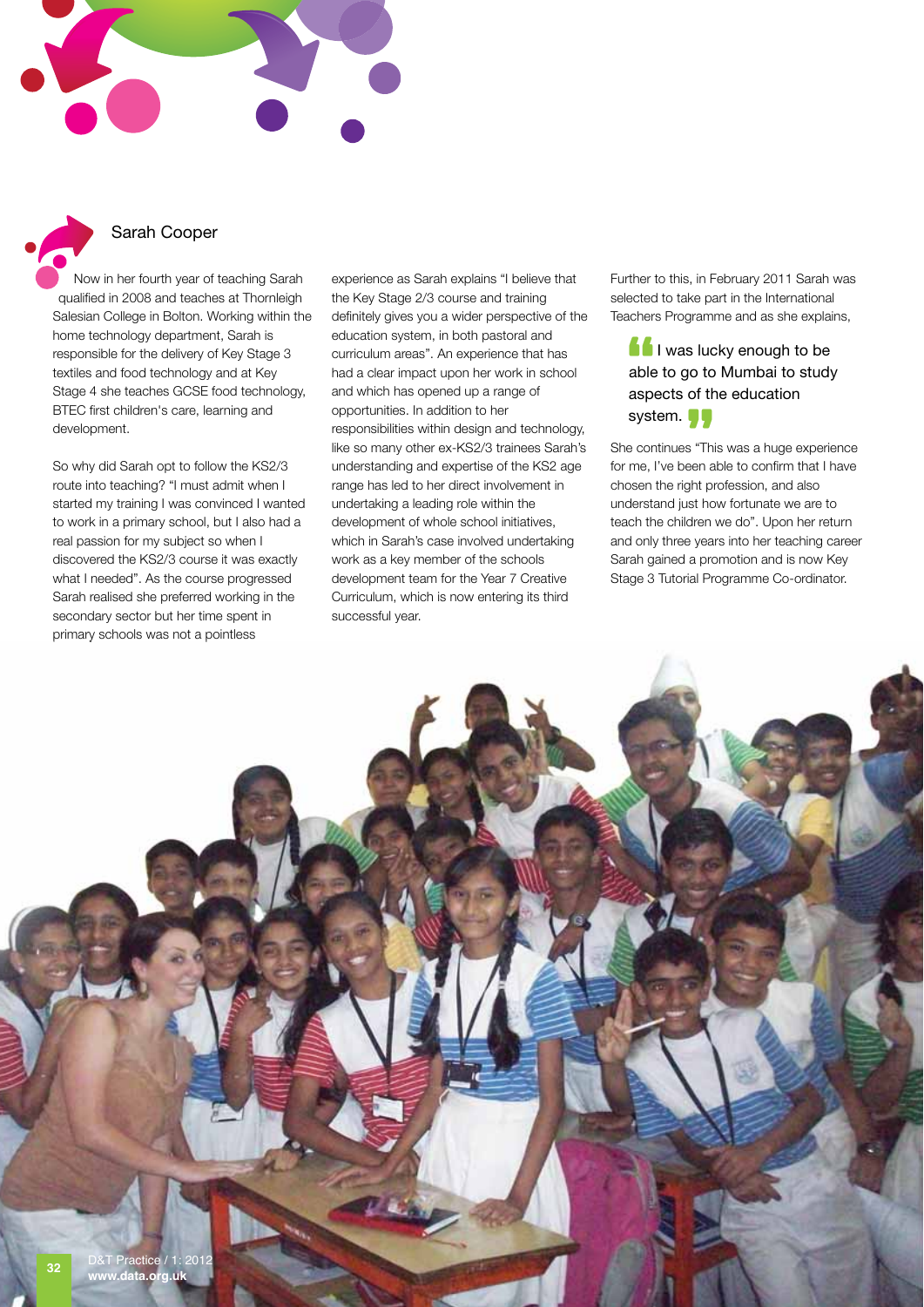



As a mature trainee entering the profession and having gained a 1st class honours degree from Edge Hill University in 2007, Peter had a very clear idea about the particular area of education within which he wanted to work.

During his course, which he selected on the basis of a desire to work cross phase when possible, Peter took the opportunity to focus upon his passion, to develop his skills not only in creative art, design and technology but to develop his knowledge and understanding of special educational needs. As Peter, who now works at Hope High school, Skelmsersdale, explains "Knowing where I wanted to work, I saw the potential of the KS2/3 course, and it has proven to be more than useful in preparing me for my

teaching role" he continues "I teach students from ages 11-16, however due to their individual circumstances and background they arrive at Hope with a range of experience and my ability to work at Key Stage 2 has been invaluable in helping my students to progress". The experience of studying subjects at Key Stage 2 has enabled Peter to confidently teach other subjects such as geography, history and ICT at Key Stage 3. Peter works with students who for whatever reason do not participate in mainstream education, and alongside the national curriculum he offers bespoke studies designed specifically to meet the needs of his students.

It is clearly a combination that works as Peter boasts consistently good GCSE results in

resistant materials for the higher ability students as well as offering entry level qualifications in graphics, resistant materials and motor vehicle studies for those students not quite ready for GCSE.

Peter also notes how his training has provided him with a strong understanding of the pastoral system, and how these qualities have developed into strengths, which have helped him to develop strong behavioural management techniques and also secure a series of promotions. At the end of his first year Peter was awarded a second point on his SEN allowance, in his third year became temporary head of Key Stage 3 and as of September last year has moved to being the permanent Head of Key Stage 4.

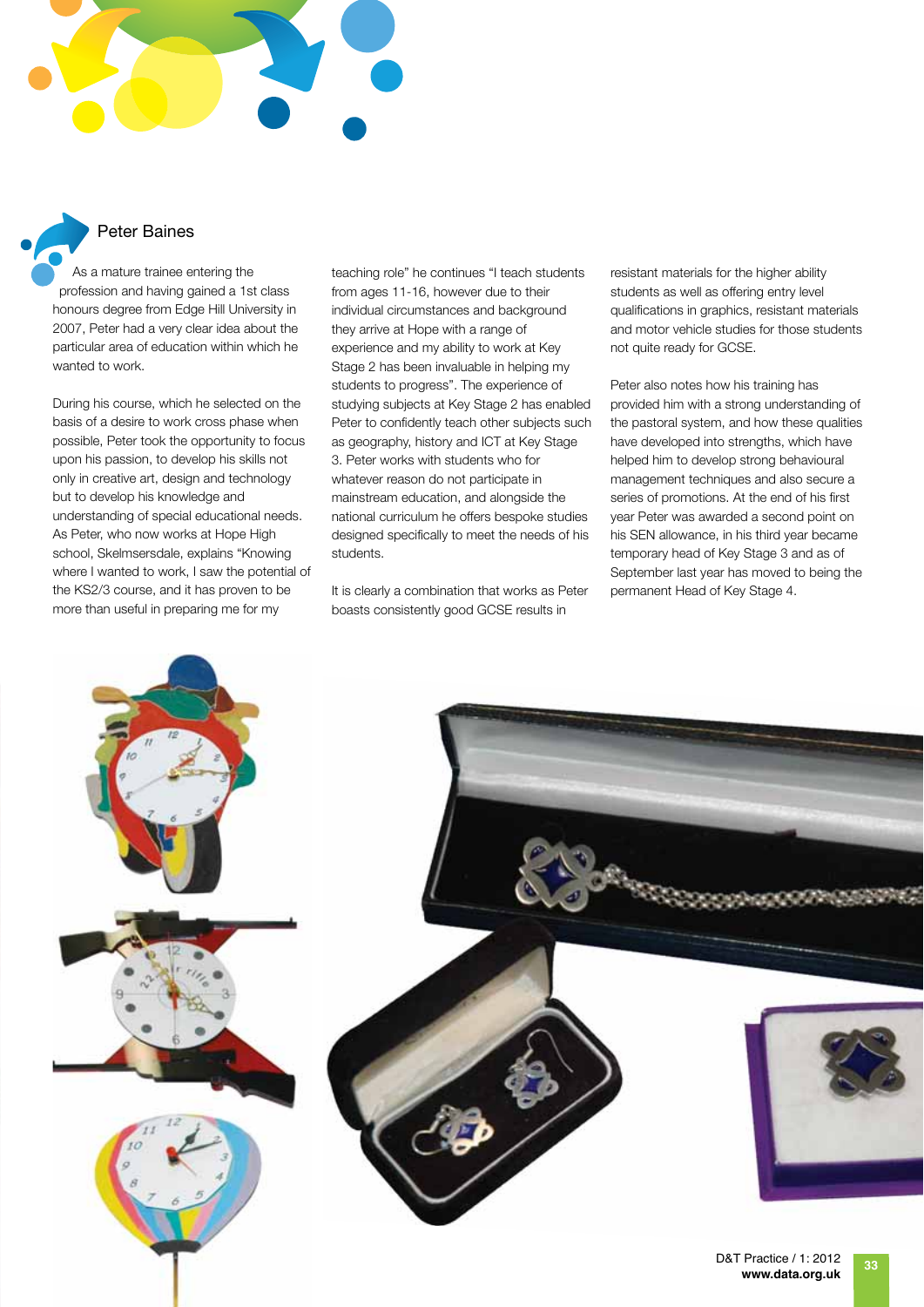

Mark is another exceptional young teacher, now in his fifth year of teaching, who qualified from Liverpool John Moore's University's KS2/3 course. Mark teaches at Childwall High School, Liverpool and specialises in graphics, product design and resistant materials, but in part due to the diversity of his teacher training via this undergraduate route Mark has also taught food and textiles. In addition to teaching BTEC construction and MVE, he currently delivers AQA GCSE product design, EDEXCEL A-Level in graphic products, product design and BTEC art and design. Although he is keen to point out that in relation to the BTEC art and design he does use a product design method of teaching.

As with other teachers trained for this age phase Mark has clear pastoral strengths. Whilst in post he has led a range of extra-curricular activities including undertaking residential visits to Ireland,

France and Belgium, and plans to take a cohort of food technology students to Spain later this year. In addition to designing the drama sets for a number of school plays, Mark has established a number of quality transitional curriculum projects with local primary schools. His dedication and enthusiasm has led to local recognition, the most recent being for a project with a gifted and talented cohort of girls who won the Liverpool Compact 2010 'Females in Construction' award.

However Mark is keen to work with students of all abilities and has "run a range of classroom activities designed specifically to help boost confidence and develop kinaesthetic learning and teamwork".

Mark's latest innovative project, for which he has been awarded funding, is with a group of Year 10 students who are producing work which has been influenced by the work of

Banksy "in this project they are using his work to influence their own, and to produce 'unique' graffiti around the school, but this is not graffiti in the traditional sense of spray painting". Mark continues, "the project aims to establish a range of 3D outcome and uses a range of materials and equipment including the laser cutter, router, miller and Stika".

Mark's outstanding work has resulted in his being put forward for leadership training and in addition to his recent completion of an emerging leaders course, he has completed the first phase of TLA accreditation and is currently about to embark on his masters. Furthermore having been an Assistant Pupil Progress Leader for two years, Mark who is also the department's curriculum mentor and mentors trainee teachers from both LJMU and EHU, has recently been promoted again and is now Student Progress Leader for Year 7.